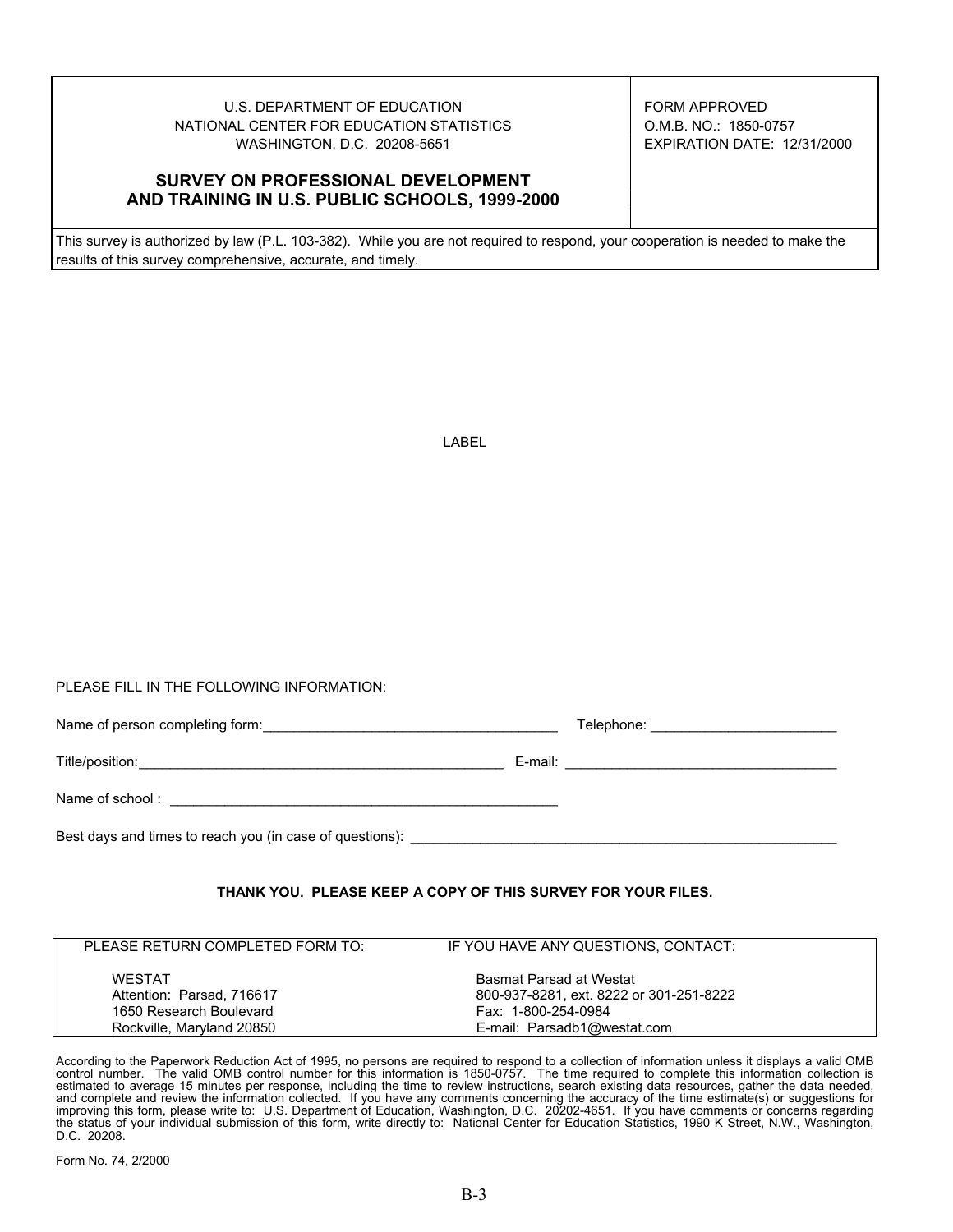1. How do you classify your main assignment at THIS school (i.e., the activity at which you spend most of your time) during this school year? *(Circle one only.)* 

| Itinerant teacher, but you work more than half of your teaching hours at THIS school                |   |
|-----------------------------------------------------------------------------------------------------|---|
| (i.e., your assignment requires you to provide instruction at more than one school, but you         |   |
|                                                                                                     |   |
| Long-term substitute (i.e., your assignment requires that you fill the role of a regular teacher on |   |
|                                                                                                     |   |
| Other staff who teach regularly scheduled classes (e.g., administrator, library media specialist    |   |
|                                                                                                     |   |
|                                                                                                     | 6 |

2. Which best describes the way YOUR classes at this school are organized? (*Check one only.*)



## 3. Considering your most recent FULL WEEK of teaching at THIS school:

- Record in **column A**, your main, secondary, and other assignment fields.
- Record in **column B**, the total number of classes taught. To calculate the number of classes taught, do NOT include homeroom periods, study halls, or classes taught at any other school. If you teach 2 or more classes of the same subject (e.g., Chemistry 1) to DIFFERENT GROUPS OF STUDENTS at this school, count them as separate classes (e.g., if you teach chemistry to 2 classes of students and physics to 2 classes of students, you would report 4 classes of different groups of students).
- Record in **column C**, the total number of students enrolled in the classes or sections taught. Count each student only once.

|    | Teaching assignment field               | A. Teaching<br>assignment<br>field(s) | <b>B.</b> Total number of<br>classes taught during<br>your most recent full<br>week of teaching (see<br>instruction on how to<br>count classes) | C. Total number of<br>students enrolled in the<br>classes or sections taught<br>during your most recent full<br>week of teaching (Count<br>each student only once) |
|----|-----------------------------------------|---------------------------------------|-------------------------------------------------------------------------------------------------------------------------------------------------|--------------------------------------------------------------------------------------------------------------------------------------------------------------------|
| a. | MAIN teaching assignment field          |                                       |                                                                                                                                                 |                                                                                                                                                                    |
|    | (i.e., the field in which you teach the |                                       |                                                                                                                                                 |                                                                                                                                                                    |
|    | most classes)?                          |                                       |                                                                                                                                                 |                                                                                                                                                                    |
| b. | SECONDARY teaching assignment           |                                       |                                                                                                                                                 |                                                                                                                                                                    |
|    | field (i.e., the field in which you     |                                       |                                                                                                                                                 |                                                                                                                                                                    |
|    | teach the second most classes )?        |                                       |                                                                                                                                                 |                                                                                                                                                                    |
| c. | OTHER teaching assignment field?        |                                       |                                                                                                                                                 |                                                                                                                                                                    |

4. Considering all the students you teach at THIS school:

|                                                                                                                                                                                                                                                                    | Yes | Nο |
|--------------------------------------------------------------------------------------------------------------------------------------------------------------------------------------------------------------------------------------------------------------------|-----|----|
| a. Do you teach students with disabilities or special education students, that is, students                                                                                                                                                                        |     |    |
| b. Do you teach students with limited English proficiency (i.e., students whose native or<br>dominant language is other than English, and who have sufficient difficulty speaking,<br>reading, writing, and understanding the English language as to deny them the |     |    |
| opportunity to learn successfully in an English-speaking-only classroom)?                                                                                                                                                                                          |     |    |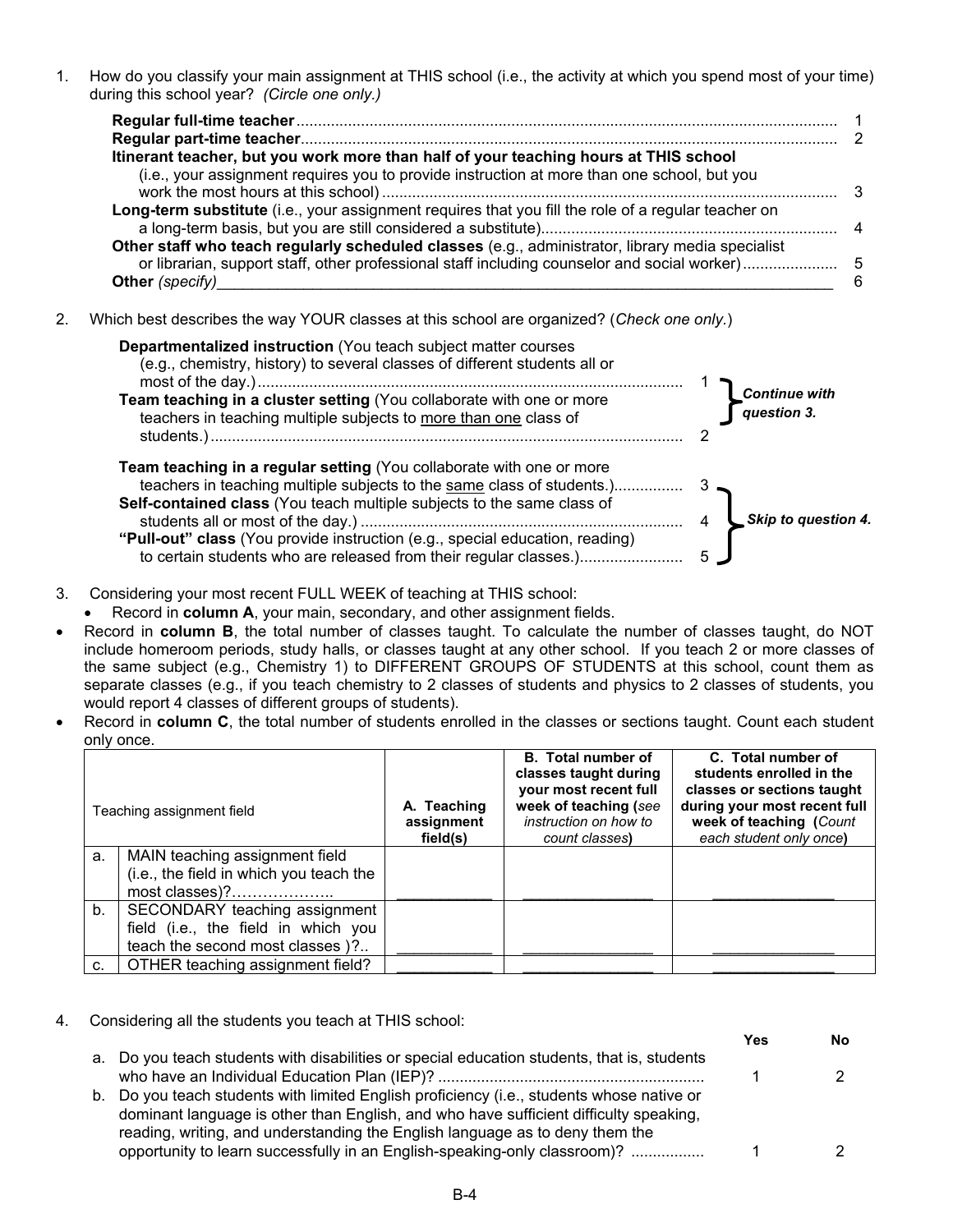5. Indicate in **column A** whether you hold each of the following degree or certificate. For each degree or certificate held, record in **column B** your major and minor fields of study. If you completed more than one degree or certificate at a level or had a double major or minor, please provide information for all fields of study at that level.

|                                   | А.         |    | B. If yes, record your:                            |  |  |
|-----------------------------------|------------|----|----------------------------------------------------|--|--|
| Degree or certificate             | <b>Yes</b> | No | Major field(s) of study<br>Minor field(s) of study |  |  |
|                                   |            |    | (Record all that apply)                            |  |  |
| Bachelor's degree(s)?             | 1          | 2  |                                                    |  |  |
| Postbaccalaureate certificate(s)? | 1          | 2  |                                                    |  |  |
| Master's degree(s)?               | 1          | 2  |                                                    |  |  |
| Post-master's certificate(s)?     |            | 2  |                                                    |  |  |
| Doctorate degree(s)?              | 1          | 2  |                                                    |  |  |
| Other degree(s)? (specify)        |            |    |                                                    |  |  |
|                                   |            | 2  |                                                    |  |  |

6. Considering all of the professional development activities in which you participated during the last 12 months (excluding preservice training), in **column A,** how many total hours, if any, have you spent in activities in which the following content areas were a major focus? For any content area that was a major focus of professional development activities, indicate in **column B**, the extent to which you believe it has improved your classroom teaching.

|    |                                       | A. Total hours spent |                |                        | B. Improved my teaching |             |       |                |       |        |
|----|---------------------------------------|----------------------|----------------|------------------------|-------------------------|-------------|-------|----------------|-------|--------|
|    |                                       |                      |                |                        |                         | <b>More</b> |       | Moder-         | Some- | Not at |
|    | <b>Content area</b>                   | 0                    | $1 - 8$        | $9 - 32$               | 33-80                   | than 80     | A lot | ately          | what  | all    |
|    |                                       |                      |                | (Circle one per line.) |                         |             |       |                |       |        |
| a. | Indepth study in the subject area of  |                      |                |                        |                         |             |       |                |       |        |
|    | your main teaching assignment         | 1                    | 2              | 3                      |                         | 5           |       | 2              | 3     |        |
|    | b. New methods of teaching            |                      |                |                        |                         |             |       |                |       |        |
|    | (e.g., cooperative learning)          | 1                    | 2              | 3                      | 4                       | 5           |       | $\overline{2}$ | 3     |        |
|    | c. State or district curriculum and   |                      |                |                        |                         |             |       |                |       |        |
|    | performance standards                 | 1                    | 2              | 3                      |                         | 5           |       | $\overline{2}$ | 3     |        |
| d. | Integration of educational technology |                      |                |                        |                         |             |       |                |       |        |
|    | in the grade or subject you teach     | 1                    | 2              | 3                      | 4                       | 5           |       | $\overline{2}$ | 3     |        |
| e. | Student performance assessment        |                      |                |                        |                         |             |       |                |       |        |
|    | (e.g., methods of testing, applying   |                      |                |                        |                         |             |       |                |       |        |
|    | results to modify instruction)        | 1                    | 2              | 3                      |                         | 5           |       | 2              | 3     |        |
| f. | Classroom management, including       |                      |                |                        |                         |             |       |                |       |        |
|    | student discipline                    | 1                    | $\overline{2}$ | 3                      |                         | 5           |       | 2              | 3     |        |
| g. | Addressing the needs of students      |                      |                |                        |                         |             |       |                |       |        |
|    | from diverse cultural backgrounds     |                      | 2              | 3                      |                         | 5           |       | $\overline{2}$ | 3     |        |
| h. | Addressing the needs of students      |                      |                |                        |                         |             |       |                |       |        |
|    | with limited English proficiency      |                      | $\overline{2}$ | 3                      |                         | 5           |       | $\overline{2}$ | 3     |        |
| İ. | Addressing the needs of students      |                      |                |                        |                         |             |       |                |       |        |
|    |                                       | 1                    | 2              | 3                      |                         | 5           |       | 2              | 3     |        |
| J. | Encouraging parent and community      |                      |                |                        |                         |             |       |                |       |        |
|    |                                       | 1                    | 2              | 3                      | 4                       | 5           |       | 2              | 3     |        |
| k. | Other (Please describe.)              |                      |                |                        |                         |             |       |                |       |        |
|    |                                       |                      | 2              | 3                      |                         | 5           |       | 2              | 3     |        |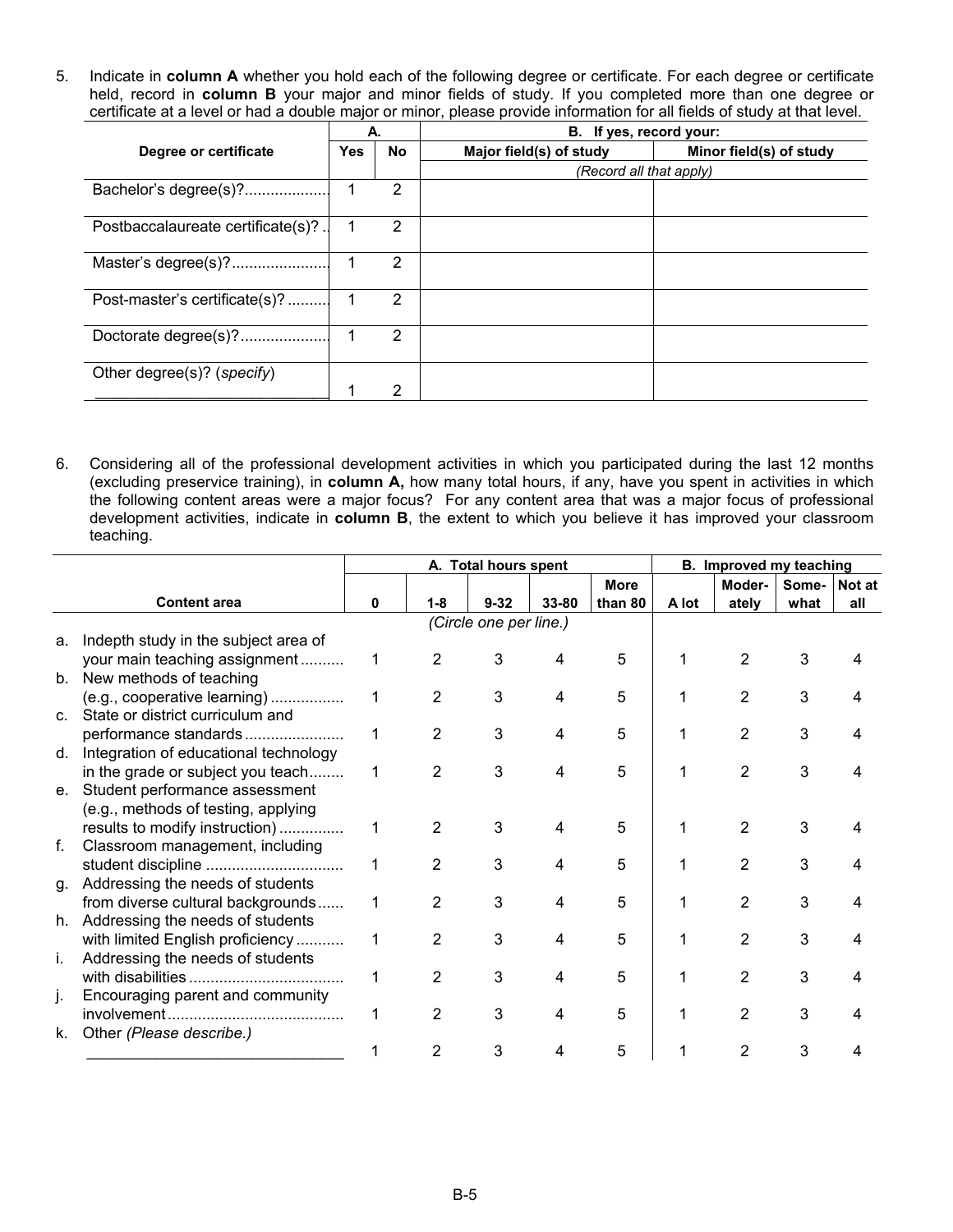7a. During the last 12 months, did you teach mathematics at any grade level at THIS school?

Yes............. 1 *(Continue with question 7b.)* No .............. 2 *(Go to question 8.)*

7b. During the last 12 months, did you participate in any professional development activities (excluding preservice training) related to your mathematics teaching? (*Include any relevant professional development activity reported in question 9.)* 

Yes............. 1 *(Continue with question 7c.)* No .............. 2 *(Go to question 8.)*

7c. Did the mathematics professional development activities in which you participated in during the last 12 months cover any of the following topics? *(Circle one per line.)* 

|  | Yes | No. |
|--|-----|-----|
|  |     |     |
|  |     |     |
|  |     |     |
|  |     |     |

8. For the professional development activities in which you participated during the last 12 months, to what extent does each of the following statements describe your experience? *(Circle one per line.)* 

| Professional development in which I participated has:                    | To a<br>great<br>extent | To a<br>moderate<br>extent | To a<br>small<br>extent | Not at<br>all |
|--------------------------------------------------------------------------|-------------------------|----------------------------|-------------------------|---------------|
| a. Been linked to other program improvement activities at my school      |                         |                            |                         | 4             |
| b. Been followed by needed follow-up sessions or additional training     |                         |                            | 3                       | 4             |
| c. Been followed by school activities in which I help other teachers put |                         |                            |                         |               |
|                                                                          |                         |                            |                         |               |
| Been followed by school administration support in applying what I<br>d.  |                         |                            |                         |               |
|                                                                          |                         |                            |                         | ⊿             |

<sup>9.</sup> During the last 12 months, how frequently have you participated in the following activities related to teaching? For any activity in which you participated, indicate the extent you believe the activity has improved your classroom teaching. Include any professional development activities you participated in, but exclude any activities you participated in during preservice training.

|             |                                      | <b>Frequency of activities</b> |                |                        |        | Improved my teaching |       |                |       |               |
|-------------|--------------------------------------|--------------------------------|----------------|------------------------|--------|----------------------|-------|----------------|-------|---------------|
|             |                                      |                                | At least       | $2$ to $3$             |        | A few                |       |                |       |               |
|             |                                      |                                | once a         | times a                | Once a | times a              |       | Moder-         | Some- | <b>Not at</b> |
|             | <b>Activity</b>                      | <b>Never</b>                   | week           | month                  | month  | vear                 | A lot | ately          | what  | all           |
|             |                                      |                                |                | (Circle one per line.) |        |                      |       |                |       |               |
| а.          | Common planning period for team      |                                |                |                        |        |                      |       |                |       |               |
|             |                                      |                                | 2              | 3                      |        | 5                    |       | $\overline{2}$ | 3     |               |
| b.          | Being mentored by another teacher    |                                |                |                        |        |                      |       |                |       |               |
|             | in a formal relationship             |                                | $\overline{2}$ | 3                      |        | 5                    |       | 2              | 3     |               |
| C.          | Mentoring another teacher in a       |                                |                |                        |        |                      |       |                |       |               |
|             | formal relationship                  |                                | 2              | 3                      |        | 5                    |       | 2              | 3     |               |
| d.          | Networking with teachers outside     |                                |                |                        |        |                      |       |                |       |               |
|             |                                      |                                | 2              | 3                      | 4      | 5                    |       | $\overline{2}$ | 3     |               |
| e.          | Regularly scheduled collaboration    |                                |                |                        |        |                      |       |                |       |               |
|             | with other teachers, excluding       |                                |                |                        |        |                      |       |                |       |               |
|             | meetings held for administrative     |                                |                |                        |        |                      |       |                |       |               |
|             |                                      |                                | 2              | 3                      |        | 5                    |       | 2              | 3     |               |
| $f_{\cdot}$ | Individual or collaborative research |                                |                |                        |        |                      |       |                |       |               |
|             | on a topic of interest to you        |                                |                |                        |        |                      |       |                |       |               |
|             | professionally                       |                                | 2              | 3                      |        | 5                    |       | 2              | 3     |               |
| g.          | Other (please describe)              |                                |                |                        |        |                      |       |                |       |               |
|             |                                      |                                |                | 3                      |        | 5                    |       |                | 3     |               |